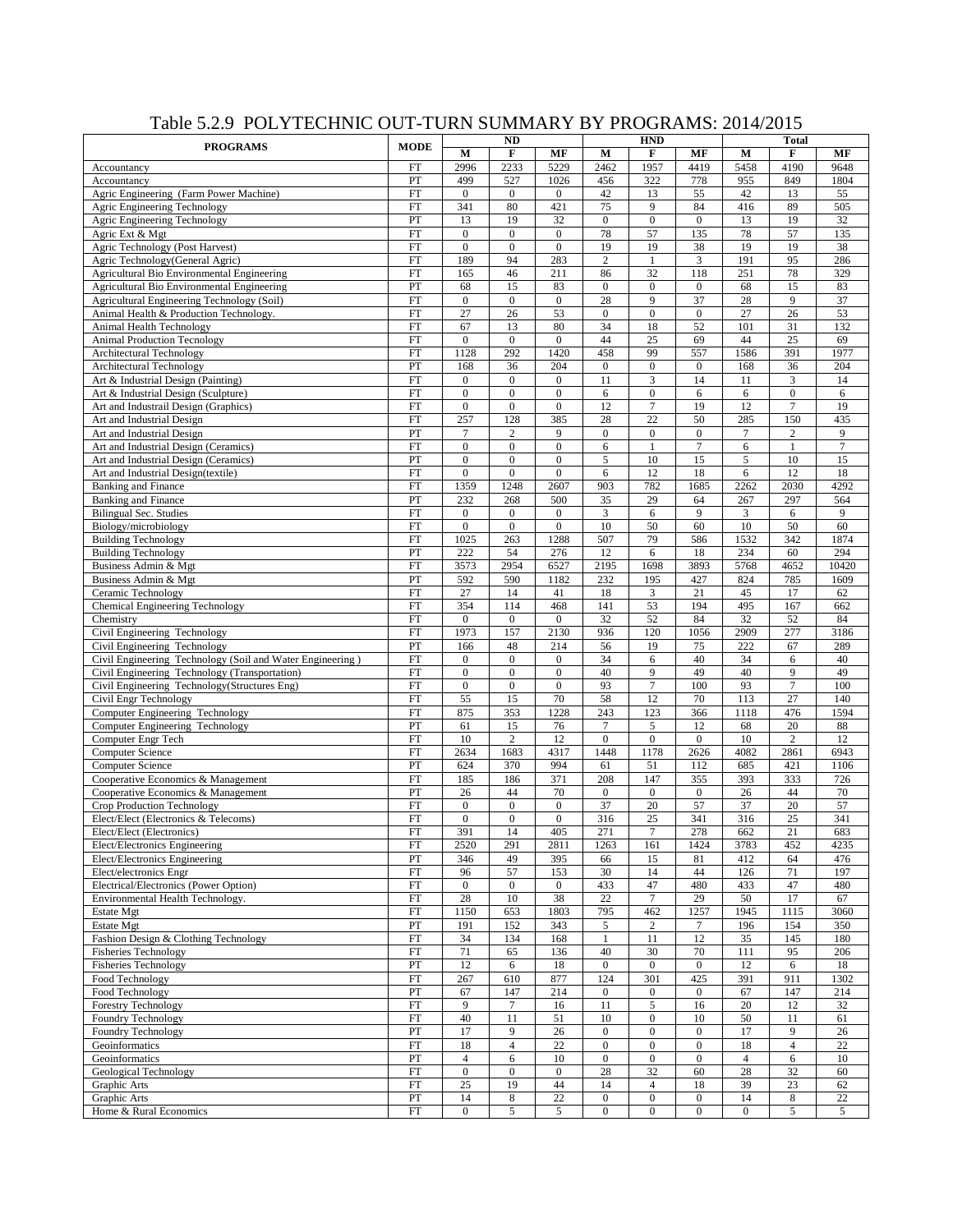| Horticulture & Landscape Technology                                                                          | FT                               | 22                               | 11                     | 33                     | 3                              | $\overline{c}$         | 5                        | 25               | 13                   | 38              |
|--------------------------------------------------------------------------------------------------------------|----------------------------------|----------------------------------|------------------------|------------------------|--------------------------------|------------------------|--------------------------|------------------|----------------------|-----------------|
| <b>Hospitality Management</b>                                                                                | FT                               | 261                              | 581                    | 842                    | 123                            | 359                    | 482                      | 384              | 940                  | 1324            |
| <b>Hospitality Management</b>                                                                                | PT                               | 12                               | 51                     | 63                     | $\boldsymbol{0}$               | $\mathbf{0}$           | $\overline{0}$           | 12               | 51                   | 63              |
| Human Resources Mgt                                                                                          | <b>FT</b>                        | $\mathbf{0}$                     | $\mathbf{0}$<br>9      | $\boldsymbol{0}$<br>47 | 52                             | 47                     | 99                       | 52<br>59         | 47                   | 99              |
| <b>Industrial Maintenance Engineering Technology</b><br><b>Industrial Maintenance Engineering Technology</b> | FT<br>PT                         | 38<br>12                         | 6                      | 18                     | 21<br>$\boldsymbol{0}$         | 10<br>$\boldsymbol{0}$ | 31<br>$\boldsymbol{0}$   | 12               | 19<br>6              | 78<br>18        |
| Industrial Safety & Envir Engineering Technology                                                             | FT                               | 69                               | 10                     | 79                     | $\boldsymbol{0}$               | $\boldsymbol{0}$       | $\boldsymbol{0}$         | 69               | 10                   | 79              |
| Insurance                                                                                                    | FT                               | 147                              | 137                    | 284                    | 53                             | 78                     | 131                      | 200              | 215                  | 415             |
| Insurance                                                                                                    | PT                               | 33                               | 33                     | 66                     | $\mathfrak s$                  | 3                      | 8                        | 38               | 36                   | 74              |
| Journalism                                                                                                   | PT                               | 32                               | 18                     | 50                     | 32                             | 18                     | 50                       | 64               | 36                   | 100             |
| Leisure & Tourism Management                                                                                 | FT                               | 171                              | 171                    | 342                    | 63                             | 85                     | 148                      | 234              | 256                  | 490             |
| Library & Information Science                                                                                | FT                               | 348                              | 290                    | 638                    | 67                             | 100                    | 167                      | 415              | 390                  | 805             |
| Library & Information Science<br><b>Local Govt Studies</b>                                                   | PT<br>FT                         | 89<br>388                        | 169<br>176             | 258<br>564             | 20<br>22                       | 16<br>15               | 36<br>37                 | 109<br>410       | 185<br>191           | 294<br>601      |
| <b>Local Govt Studies</b>                                                                                    | PT                               | $\tau$                           | 5                      | 12                     | $\boldsymbol{0}$               | $\boldsymbol{0}$       | $\mathbf 0$              | 7                | $\sqrt{5}$           | 12              |
| Marketing                                                                                                    | <b>FT</b>                        | 304                              | 384                    | 688                    | 868                            | 876                    | 1744                     | 1172             | 1260                 | 2432            |
| Marketing                                                                                                    | PT                               | 58                               | 121                    | 179                    | 41                             | 27                     | 68                       | 99               | 148                  | 247             |
| <b>Mass Communication</b>                                                                                    | FT                               | 1154                             | 1573                   | 2727                   | 676                            | 998                    | 1674                     | 1830             | 2571                 | 4401            |
| <b>Mass Communication</b>                                                                                    | PT                               | 74                               | 119                    | 193                    | 23                             | 23                     | 46                       | 97               | 142                  | 239             |
| Mathematic/Statistics                                                                                        | <b>FT</b>                        | 306                              | 188                    | 494                    | 261                            | 166                    | 427                      | 567              | 354                  | 921             |
| Mathematic/Statistics                                                                                        | PT<br>FT                         | 24                               | 20<br>$\boldsymbol{0}$ | 44<br>$\mathbf{0}$     | $\boldsymbol{0}$               | $\boldsymbol{0}$<br>1  | $\boldsymbol{0}$         | 24               | 20                   | 44              |
| Mechanical Engineering (Plant Engineering)<br>Mechanical Engineering (Production Engineering)                | <b>FT</b>                        | $\boldsymbol{0}$<br>$\mathbf{0}$ | $\mathbf{0}$           | $\mathbf{0}$           | 52<br>103                      | $\overline{7}$         | 53<br>110                | 52<br>103        | 1<br>$\overline{7}$  | 53<br>110       |
| Mechanical Engineering Technology                                                                            | <b>FT</b>                        | 1273                             | $88\,$                 | 1361                   | 577                            | 31                     | 608                      | 1850             | 119                  | 1969            |
| Mechanical Engineering Technology                                                                            | PT                               | 155                              | 29                     | 184                    | 29                             | 31                     | 60                       | 184              | 60                   | 244             |
| Mechanical Engr (plant Engr)                                                                                 | FT                               | 74                               | 26                     | 100                    | 20                             | 8                      | 28                       | 94               | 34                   | 128             |
| Mechatronics                                                                                                 | FT                               | 25                               | $\mathfrak{Z}$         | 28                     | $\boldsymbol{0}$               | $\boldsymbol{0}$       | $\boldsymbol{0}$         | 25               | $\boldsymbol{\beta}$ | 28              |
| Mechnical Engineering (Auto)                                                                                 | FT                               | 174                              | 10                     | 184                    | 275                            | 11                     | 286                      | 449              | 21                   | 470             |
| Metallurgy                                                                                                   | FT                               | 174                              | 46                     | 220                    | 80                             | 5                      | 85                       | 254              | 51                   | 305             |
| Mineral Resources Engineering Technology                                                                     | <b>FT</b>                        | 229                              | 38<br>16               | 267<br>87              | 110                            | 23                     | 133                      | 339              | 61                   | 400<br>87       |
| Music Tech.<br>Music Technology.                                                                             | FT<br>PT                         | 71<br>24                         | 14                     | 38                     | $\boldsymbol{0}$<br>$\sqrt{6}$ | $\boldsymbol{0}$<br>3  | $\boldsymbol{0}$<br>9    | 71<br>30         | 16<br>17             | 47              |
| Nutrition and Dietetics                                                                                      | FT                               | 118                              | 273                    | 391                    | 14                             | 54                     | 68                       | 132              | 327                  | 459             |
| Office Technology & Management                                                                               | FT                               | 12                               | 130                    | 142                    | $\boldsymbol{0}$               | $\boldsymbol{0}$       | $\boldsymbol{0}$         | 12               | 130                  | 142             |
| Office Technology& Management                                                                                | FT                               | 1140                             | 1175                   | 2315                   | 537                            | 1121                   | 1658                     | 1677             | 2296                 | 3973            |
| Office Technology& Management                                                                                | PT                               | 98                               | 243                    | 341                    | 35                             | 84                     | 119                      | 133              | 327                  | 460             |
| Pest Mgt Technology                                                                                          | <b>FT</b>                        | $\overline{4}$                   | $\mathfrak{Z}$         | $\tau$                 | 9                              | $\tau$                 | 16                       | 13               | 10                   | 23              |
| Pharmaceutical Technology                                                                                    | FT                               | 166                              | 67                     | 233                    | $\overline{4}$                 | 25                     | 29                       | 170              | 92                   | 262             |
| Physics/electronics                                                                                          | FT<br><b>FT</b>                  | $\boldsymbol{0}$<br>53           | $\mathbf{0}$<br>38     | $\bf{0}$<br>91         | 14<br>23                       | 4<br>12                | 18<br>35                 | 14<br>76         | $\overline{4}$<br>50 | 18<br>126       |
| Polymer Technology<br>Printing Technology                                                                    | FT                               | 98                               | 29                     | 127                    | 46                             | 20                     | 66                       | 144              | 49                   | 193             |
| Printing Technology                                                                                          | PT                               | 13                               | 8                      | 21                     | $\boldsymbol{0}$               | $\boldsymbol{0}$       | $\boldsymbol{0}$         | 13               | $\,$ 8 $\,$          | $\overline{21}$ |
| Printing Technology(book Publishing)                                                                         | <b>FT</b>                        | $\mathbf{0}$                     | $\mathbf{0}$           | $\mathbf{0}$           | 12                             | 13                     | 25                       | 12               | 13                   | 25              |
| Production & Operation Mgt                                                                                   | <b>FT</b>                        | $\boldsymbol{0}$                 | $\mathbf{0}$           | $\boldsymbol{0}$       | 62                             | 56                     | 118                      | 62               | 56                   | 118             |
| Public Admin                                                                                                 | FT                               | 2064                             | 1397                   | 3461                   | 952                            | 531                    | 1483                     | 3016             | 1928                 | 4944            |
| Public Admin                                                                                                 | PT                               | 576                              | 382                    | 958                    | 220                            | 212                    | 432                      | 796              | 594                  | 1390            |
| Purchasing and Supply                                                                                        | FT<br>PT                         | 80<br>17                         | $\mathbf{0}$           | 80                     | 225                            | 199                    | 424                      | 305              | 199                  | 504<br>86       |
| Purchasing and Supply<br><b>Quantity Survey</b>                                                              | FT                               | 784                              | 29<br>278              | 46<br>1062             | 18<br>342                      | 22<br>149              | 40<br>491                | 35<br>1126       | 51<br>427            | 1553            |
| Quantity Survey                                                                                              | PT                               | 119                              | 31                     | 150                    | $\boldsymbol{0}$               | $\boldsymbol{0}$       | $\boldsymbol{0}$         | 119              | 31                   | 150             |
| Scienc Lab Tech (physics/electronics)                                                                        | FT                               | 94                               | 80                     | 174                    | $\mathbf{1}$                   | $\mathbf{1}$           | $\overline{c}$           | 95               | 81                   | 176             |
| Scienc Lab Technology (Physics/Electronics)                                                                  | FT                               | $\boldsymbol{0}$                 | $\mathbf{0}$           | $\mathbf{0}$           | 77                             | 103                    | 180                      | 77               | 103                  | 180             |
| Science Lab Tech (biology/microbiology)                                                                      | FT                               | $\theta$                         | $\theta$               | $\boldsymbol{0}$       | 49                             | 20                     | 69                       | 49               | 20                   | 69              |
| Science Lab Tech (chemistry)                                                                                 | FT                               | $\overline{0}$                   | $\boldsymbol{0}$       | $\boldsymbol{0}$       | 9                              | 3                      | 12                       | 9                | 3                    | 12              |
| Science Lab Technology<br>Science Lab Technology                                                             | FT                               | 2029                             | 2604                   | 4633                   | 655                            | 615                    | 1270<br>$\boldsymbol{0}$ | 2684             | 3219                 | 5903            |
| Science Lab Technology (Biochem/Microbiology)                                                                | PT<br>FT                         | 276<br>$\mathbf{0}$              | 269<br>$\mathbf{0}$    | 545<br>$\bf{0}$        | $\boldsymbol{0}$<br>24         | $\boldsymbol{0}$<br>80 | 104                      | 276<br>24        | 269<br>80            | 545<br>104      |
| Science Lab Technology (Biochemistry)                                                                        | FT                               | $\mathbf{0}$                     | $\mathbf{0}$           | $\boldsymbol{0}$       | 78                             | 110                    | 188                      | 78               | 110                  | 188             |
| Science Lab Technology (Biology)                                                                             | FT                               | $\mathbf{0}$                     | $\mathbf{0}$           | $\boldsymbol{0}$       | $\tau$                         | $\boldsymbol{7}$       | 14                       | $\boldsymbol{7}$ | $7\phantom{.0}$      | 14              |
| Science Lab Technology (Biology)                                                                             | PT                               | 42                               | 106                    | 148                    | $\boldsymbol{0}$               | $\boldsymbol{0}$       | $\boldsymbol{0}$         | 42               | 106                  | 148             |
| Science Lab Technology (Biology/Microbiology)                                                                | FT                               | $\mathbf{0}$                     | $\boldsymbol{0}$       | $\bf{0}$               | 97                             | 53                     | 150                      | 97               | 53                   | 150             |
| Science Lab Technology (Chemistry)                                                                           | FT                               | $\mathbf{0}$                     | $\boldsymbol{0}$       | $\boldsymbol{0}$       | 145                            | 129                    | 274                      | 145              | 129                  | 274             |
| Science Lab Technology (Chemistry/Biochemistry)                                                              | FT                               | $\overline{0}$                   | $\mathbf{0}$           | $\boldsymbol{0}$       | 48                             | 48                     | 96                       | 48               | 48                   | 96              |
| Science Lab Technology (Microbiology)<br>Science Lab Technology(Physics/Electronics)                         | <b>FT</b><br>PT                  | $\mathbf{0}$<br>21               | $\mathbf{0}$<br>53     | $\boldsymbol{0}$<br>74 | 234<br>$\boldsymbol{0}$        | 265                    | 499<br>$\mathbf{0}$      | 234              | 265                  | 499             |
| Science Lab. Technology(environmental Biology)                                                               | FT                               | $\mathbf{0}$                     | $\mathbf{0}$           | $\boldsymbol{0}$       | 41                             | $\boldsymbol{0}$<br>74 | 115                      | 21<br>41         | 53<br>74             | 74<br>115       |
| Social Development                                                                                           | FT                               | 258                              | 167                    | 425                    | 175                            | 37                     | 212                      | 433              | 204                  | 637             |
| Soil Science & Technology                                                                                    | FT                               | $\mathbf{0}$                     | $\mathbf{0}$           | $\boldsymbol{0}$       | 15                             | 15                     | 30                       | 15               | 15                   | 30              |
| <b>Statistics</b>                                                                                            | FT                               | 943                              | 498                    | 1441                   | 507                            | 263                    | 770                      | 1450             | 761                  | 2211            |
| <b>Statistics</b>                                                                                            | PT                               | 122                              | 67                     | 189                    | 59                             | 29                     | 88                       | 181              | 96                   | 277             |
| Surveying & Geoinformatics                                                                                   | FT                               | 506                              | 225                    | 731                    | 209                            | 87                     | 296                      | 715              | 312                  | 1027            |
| Surveying & Geoinformatics                                                                                   | PT                               | 76                               | 12                     | 88                     | $\boldsymbol{0}$               | $\boldsymbol{0}$       | $\boldsymbol{0}$         | 76               | 12                   | 88              |
| Textile Technologynolgy<br>Urban and Reg Planning                                                            | FT<br>$\mathop{\rm FT}\nolimits$ | 27<br>$\boldsymbol{0}$           | 18<br>$\boldsymbol{0}$ | 45<br>$\boldsymbol{0}$ | 10<br>9                        | 5<br>14                | 15<br>23                 | 37<br>9          | 23<br>14             | 60<br>23        |
| <b>Urban and Reglional Planning</b>                                                                          | <b>FT</b>                        | 822                              | 331                    | 1153                   | 399                            | 153                    | 552                      | 1221             | 484                  | 1705            |